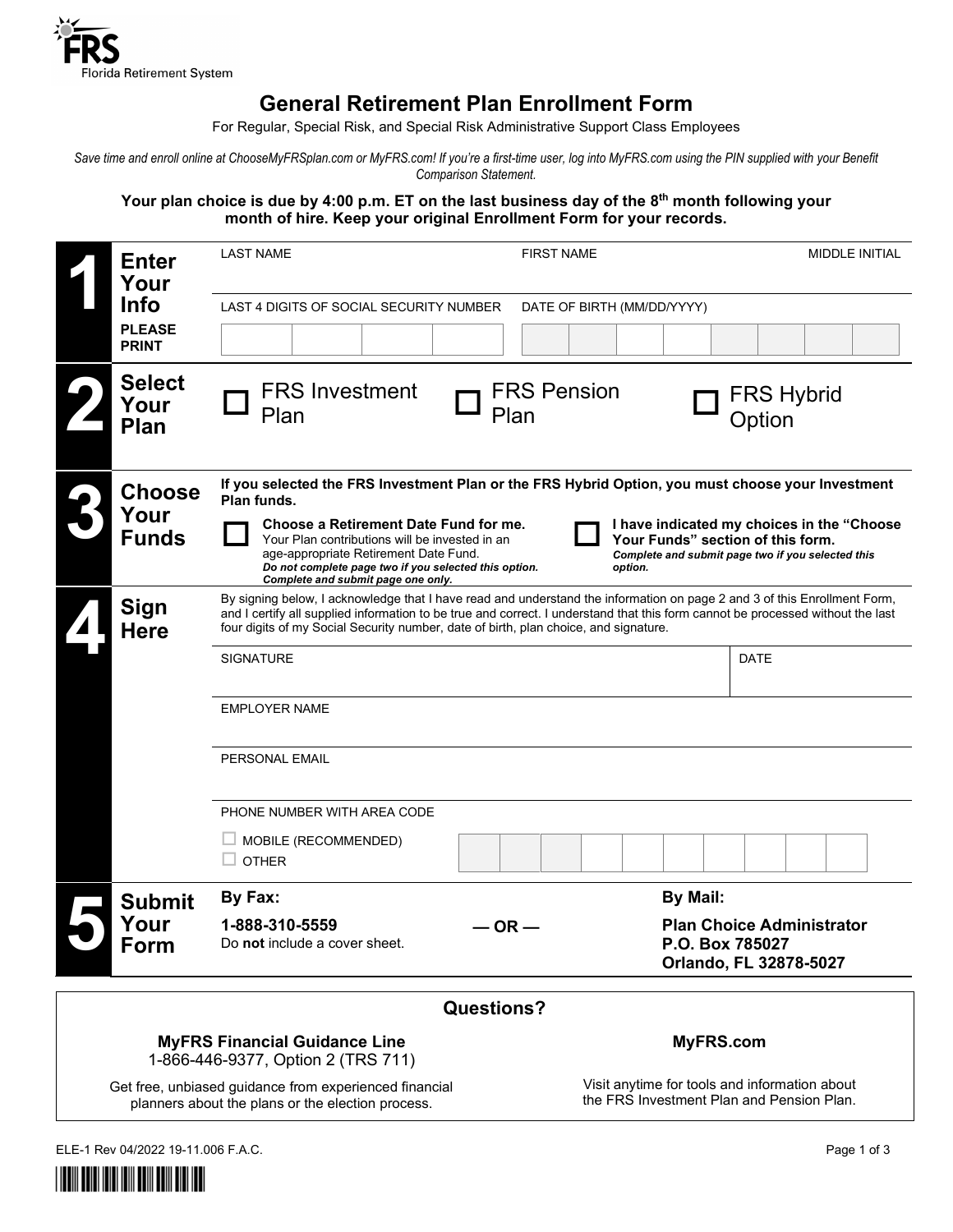# **Choose Your FRS Funds**

#### **Complete this section only if:**

- You selected the FRS Investment Plan or the FRS Hybrid Option in Section 2.
- You indicated in Section 2 that you wanted to choose how your contributions are allocated.

#### **Choosing Your Investment Plan Funds**

- You can allocate your contributions to any combination of funds below, but your total allocation must add up to 100%.
- You can change your selections at any time after your account is activated by calling the MyFRS Financial Guidance Line, Option 4, or by logging in to *[MyFRS.com](http://myfrs.com/)*. Transfer restrictions may apply.
- For more information about each Investment Plan fund, review the fund profiles, Investment Fund Summary, Default Investment Fund Notice and the Annual Fee Disclosure Statement available on *MyFRS.com*, or call the MyFRS Financial Guidance Line, Option 2, to speak with an experienced, unbiased financial planner.

#### **An Important Note About Fees**

Each investment fund charges an annual fee based on a percentage of the balance invested in that fund. Fees vary by fund and are automatically deducted from your account. These are the only fees you will pay as an active member of the Investment Plan.

#### **About Retirement Date Funds**

Retirement Date Funds are professionally managed funds that are designed to offer you a single solution for maintaining a diversified portfolio based on the amount of time you have until retirement. As your retirement gets nearer, the fund's investment mix gradually shifts from growth to preservation.

#### **About the Other Funds**

The other funds listed below allow you to create your own customized portfolio. "(B)" identifies a fund that will automatically block trades under certain circumstances. **Enter % for**

|                                       |                                     | Fees as of April 1, 2022 shown below as (\$). | EIILEI 70 IUI<br><b>Each Fund</b> |
|---------------------------------------|-------------------------------------|-----------------------------------------------|-----------------------------------|
| <b>RETIREMENT DATE FUNDS</b>          |                                     |                                               |                                   |
| If you are this age                   |                                     | You might consider this Retirement Date Fund  |                                   |
| <b>Regular Class</b>                  | Special Risk or Special Risk Admin. |                                               |                                   |
| Age 29 or younger                     | Age 24 or younger                   | FRS 2060 Retirement Date Fund (\$1.00)        | %                                 |
| Age 30 to 34                          | Age 25 to 29                        | FRS 2055 Retirement Date Fund (\$1.00)        | $\%$                              |
| Age 35 to 39                          | Age 30 to 34                        | FRS 2050 Retirement Date Fund (\$1.00)        | $\%$                              |
| Age 40 to 44                          | Age 35 to 39                        | FRS 2045 Retirement Date Fund (\$1.00)        | $\%$                              |
| Age 45 to 49                          | Age 40 to 44                        | FRS 2040 Retirement Date Fund (\$1.20)        | $\%$                              |
| Age 50 to 54                          | Age 45 to 49                        | FRS 2035 Retirement Date Fund (\$1.40)        | $\%$                              |
| Age 55 to 59                          | Age 50 to 54                        | FRS 2030 Retirement Date Fund (\$1.60)        | $\%$                              |
| Age 60 to 64                          | Age 55 to 59                        | FRS 2025 Retirement Date Fund (\$1.70)        | $\%$                              |
| Age 65 to 69                          | Age 60 to 64                        | FRS 2020 Retirement Date Fund (\$1.90)        | $\%$                              |
| Age 70 or older                       | Age 65 or older                     | FRS Retirement Fund (\$1.90)                  | $\%$                              |
| <b>OTHER FUNDS</b>                    |                                     |                                               |                                   |
| <b>STABLE VALUE FUND</b>              |                                     | FRS Stable Value Fund (\$1.90)                | $\%$                              |
| <b>INFLATION PROTECTION FUND</b>      |                                     | FRS Inflation Sensitive Fund (\$3.60)         | $\%$                              |
| <b>BOND FUNDS</b>                     |                                     | FRS U.S. Bond Enhanced Index Fund (\$0.50)    | $\%$                              |
|                                       |                                     | FRS Core Plus Bond Fund (\$1.90)              | $\%$                              |
| <b>U.S. STOCK FUNDS</b>               |                                     | FRS U.S. Stock Fund (\$3.50)                  | $\%$                              |
|                                       |                                     | FRS U.S. Stock Market Index Fund (\$0.20)     | $\%$                              |
| <b>FOREIGN AND GLOBAL STOCK FUNDS</b> |                                     | FRS Foreign Stock Index Fund (\$0.30) (B)     | $\%$                              |
|                                       |                                     | FRS Foreign Stock Fund (\$4.60) (B)           | $\%$                              |
|                                       |                                     | FRS Global Stock Fund (\$4.70) (B)            | $\%$                              |
|                                       |                                     | <b>TOTAL MUST EQUAL 100%</b>                  |                                   |